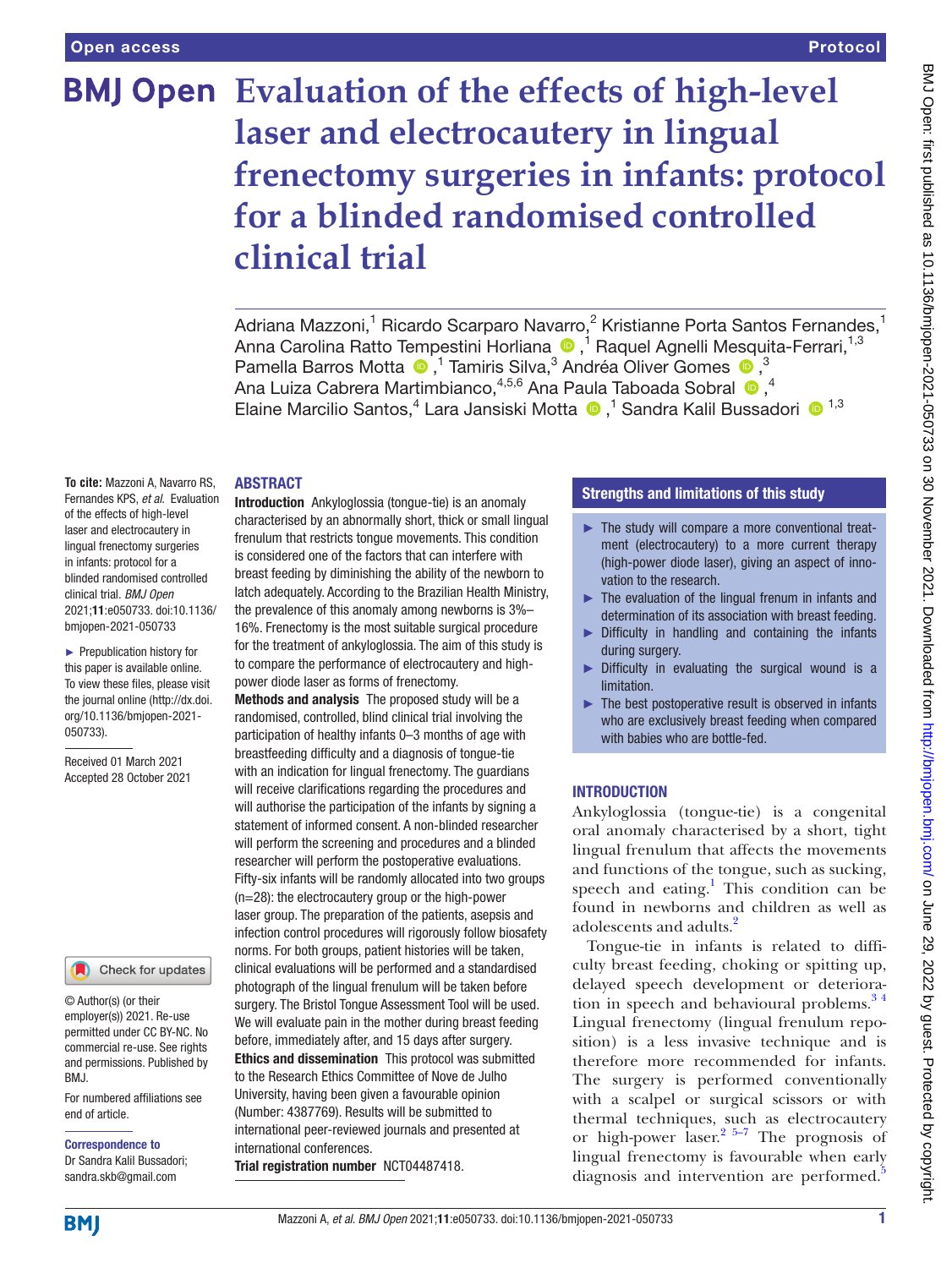## Open access

Frenectomy improves tongue posture and movements, oral functions, lip posture and oral communication.<sup>89</sup> Multidisciplinary follow-up with a paediatrician, speech therapist and paediatric dentist is fundamental to the proper diagnosis and indication for surgery.

Labial and lingual frenectomies may be performed for different orthodontic, periodontal and functional reasons. The prevalence of tongue-tie in newborns ranges from 4% to 16% and this condition occurs more often in males, with a male-to-female proportion of  $2.5:1$ .<sup>8</sup>

The use of an appropriate protocol for the evaluation of the lingual frenulum could be helpful in determining the indication for speech therapy or surgery. The evaluation of all patients before and after frenectomy and speech therapy is crucial to providing scientific evidence for decision making, which is better for the patient.<sup>9</sup>

The Bristol Tongue Assessment Tool (BTAT) was developed based on clinical practice and the Hazelbaker Assessment Tool for Lingual Frenulum Function. This is an objective measure that is easy to administer for the determination of the severity of tongue-tie, the selection of infants that may benefit from surgical intervention (frenotomy or frenectomy), and the monitoring of the effect of the procedure. The BTAT components are (1) appearance of the tongue tip, (2) attachment of the frenulum to the lower gum edge, (3) lift of the tongue and (4) protrusion of the tongue. The scores obtained for the four components are summed, with the total ranging from 0 to 8 points. A score of 0–3 points indicates a potential serious abnormality of tongue func-tion.<sup>[10 11](#page-5-6)</sup>

In infants with tongue-tie, one should always consider whether this condition interferes with breast feeding. Healthcare providers who work with nursing mothers and newborns must perform a routine breastfeeding assessment. For such, the diagnosis is complemented with the use of the Breastfeeding Assessment Protocol proposed by the United Nations International Children's Emergency Fund (UNICEF).<sup>12</sup>

In 1995, the US Food and Drug Administration approved the use of lasers in dental procedures involving soft tissues, gums, periodontal ligaments and fibres, tongue support tissues, mucositis, hyperplasia, tumours and lesions[.3 13 14](#page-5-2) Some studies suggest that frenulum surgery with a high-power laser is a good alternative to surgery with a conventional or electric scalpel. Patients report higher levels of satisfaction, with fewer complications that affect speech and chewing and a less painful postoperative period, minimising the need for analgesics or anti-inflammatory agents.<sup>713</sup>

Lasers are classified by emission power (low or high). $615$  The decision for which power to use is based on the biological characteristics and optical properties of the target tissue, the chromophores present, the emission mode, irradiation technique, exposure time and intensity (power density or irradiance). Lasers have different photothermal effects on soft tissues, such as coagulation, surface vaporisation, incision and even carbonisation.

High-power laser (diode, argon, neodymium: YAG, erbium: YAG, erbium, chromium: YSGG and carbon dioxide) is an effective modality in surgical procedures involving soft tissues. The effects of a high-power laser include increased haemostasis and the sealing of microvessels, minimal or no bleeding, a precise cut and better viewing of the surgical field. Other benefits include reductions in postoperative pain and inflammation, accelerated tissue repair, a reduction in the formation of keloids, a lower occurrence of complications related to speech and chewing, satisfaction on the part of patients and parents, and immediate access to functions such as nutritive sucking, breast feeding, phonetics and swallowing.<sup>6716</sup>

According to some studies, thermal damage is three to five times deeper after electrocautery than surgical  $laser.<sup>1718</sup>$  The surgical technique consists of the administration of a small quantity of anaesthetic (topical anaesthesia is sometimes sufficient) and following the vertical axis of the frenulum until the wound presents a linear shape; the laser is then administered transversely until the wound takes on a rhomboidal shape.<sup>[13](#page-5-11)</sup>

## **Methods**

The aim of the proposed blinded, randomised, controlled clinical trial is to analyse the beneficial effects of a highpower laser application in frenectomy and the postoperative period in comparison to the conventional procedure with electrocautery.

This protocol follows the Standard Protocol Items for Randomised Trials recommendations, as displayed in [table](#page-2-0) 1.

The study began in September 2020 with the recruitment of patients and its completion is planned for December 2021.

# **Participants**

# Inclusion criteria

Healthy infants 0–3 months of age with a diagnosis of tongue-tie scored 0–3 points on the BTAT determined by a speech therapist, dentist or paediatrician and difficulty breast feeding.

## Exclusion criteria

Infants with congenital or systemic abnormalities, such as blood dyscrasia, haemophilia, diabetes, nutritional deficiencies, immunodeficiency, those with abnormalities of the oral cavity, those under medical treatment and using medication, and those not well on the day of the surgical procedure will be excluded from the study.

## Patient and public involvement

The guardians of the patients were not involved in the design of this study. After the data analysis, the guardians will be given the opportunity to participate in a resultsharing meeting if they so desire. The consent form for the surgery signed by guardians of the participants explains that the storage of data for each participant and family member is within the terms of confidentiality.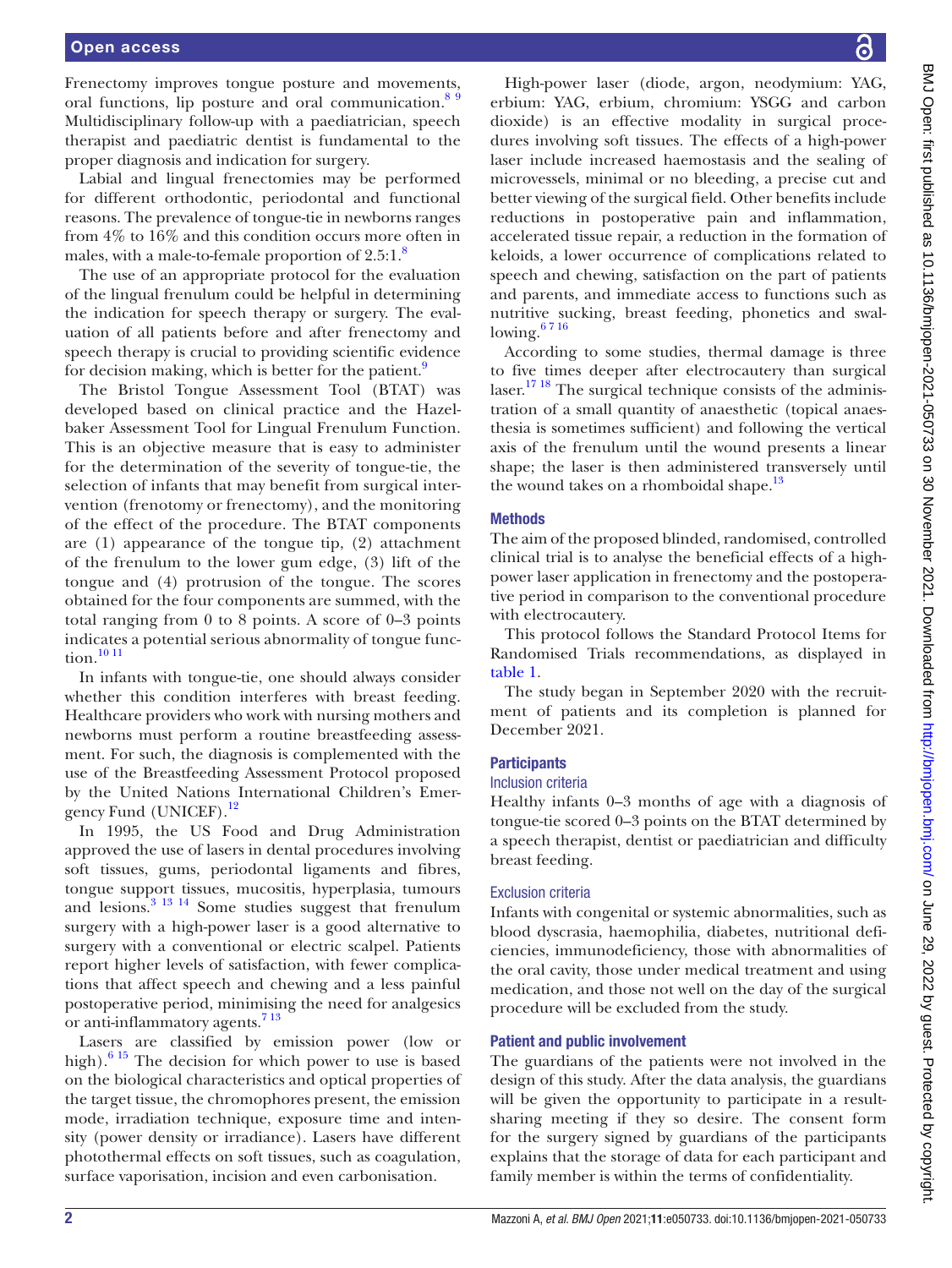<span id="page-2-0"></span>

| Schedule of enrolment, interventions and assessments of study<br><b>Table 1</b> |                                       |              |                       |              |                  |  |  |  |
|---------------------------------------------------------------------------------|---------------------------------------|--------------|-----------------------|--------------|------------------|--|--|--|
|                                                                                 |                                       |              | <b>Study period</b>   |              |                  |  |  |  |
|                                                                                 | <b>Allocation</b><br><b>Enrolment</b> |              |                       |              | <b>Close-out</b> |  |  |  |
|                                                                                 |                                       |              | <b>Postallocation</b> |              |                  |  |  |  |
|                                                                                 |                                       |              | 0*                    | t,           | $t_{2}$          |  |  |  |
| Enrolment                                                                       |                                       |              |                       |              |                  |  |  |  |
| Eligibility screening                                                           | X                                     |              |                       |              |                  |  |  |  |
| Informed consent                                                                | $\boldsymbol{\mathsf{X}}$             |              |                       |              |                  |  |  |  |
| (List other procedures)                                                         | X                                     |              |                       |              |                  |  |  |  |
| Allocation                                                                      |                                       | $\mathsf{X}$ |                       |              |                  |  |  |  |
| Interventions                                                                   |                                       |              |                       |              |                  |  |  |  |
| (Intervention A)                                                                |                                       |              | $\mathsf{X}$          | $\mathsf{X}$ | $\mathsf{X}$     |  |  |  |
| (Intervention B)                                                                |                                       |              | X                     | X            | X                |  |  |  |
| <b>Assessments</b>                                                              |                                       |              |                       |              |                  |  |  |  |
| <b>Bristol Tong Assessment tool</b>                                             |                                       |              | X                     | X            | X                |  |  |  |
| <b>Standardised Photograph</b>                                                  |                                       |              | X                     | $\mathsf{X}$ | $\mathsf{X}$     |  |  |  |
| Breastfeeding assessment (VAS scale)                                            |                                       |              | X                     | X            | X                |  |  |  |
| Surgery/lingual frenectomy                                                      |                                       |              | X                     |              |                  |  |  |  |

\*0=baseline,  $t$ <sub>1</sub>=immediately after treatment,  $t$ <sub>2</sub>=15 days after the treatment.

VAS, Visual Analogue Scale.

#### Sample calculation

Due to the lack of previous studies on the results of infants submitted to frenectomy, it was not possible to calculate the sample size using known data. Thus, the sample was calculated using an estimate of the effect size, considering 0.25 as the minimum clinically relevant different between groups. The sample size was calculated based on the study entitled 'A flexible statistical power analysis programme for the social, behavioural and biomedical sciences. Behaviour Research Methods'  $(2007)^{19}$  $(2007)^{19}$  $(2007)^{19}$  and using repeated-measures analysis of variance (ANOVA) with the aid of the G\*Power program. Fifty-six infants will participate in the study.

#### Randomisation

The participants will be randomly allocated to two groups using a randomisation site (randomisation.com):

G1-surgery with electrocautery (n=28).

G2-surgery with high-power diode laser (n=28).

## **Blinding**

A non-blinded researcher will conduct the treatments and a blinded researcher will perform the postsurgery evaluations.

#### **Interventions**

Proper care will be taken during the surgery with laser. All individuals in the surgery room will be obligated to wear specific protective eyewear. Preanaesthesia will be performed with a topical benzocaine pomade and anaesthesia will be performed with either topical benzocaine or tetracaine drops or a local injection of 2% lidocaine

(1:100 000 with epinephrine), injecting a small amount (calculated based on the patient's weight) with a short needle slowly and carefully in the region of the lingual frenulum and base of the tongue, depending the patient's age and conditions of the lingual frenulum. The oral surgeon will make these decisions independently for each case.

The tongue will be pushed in the posterior direction using forceps supported on the floor of the mouth. An analgesic will be prescribed and administered. For both techniques, the infant will be placed in the supine position on the chest of an adult caregiver, who will be lying on the dental chair. In some situations, the knee-to-knee position may be used. The oral surgeon will make this decision on an individual basis depending on the best way to perform the protective stabilisation of the patient. Asepsis and infection control will rigorously follow biosafety norms.

The incision in both surgeries will occur in the same way with a pendular movement and the surgical procedure will last around 30–40 s.

#### Surgery with electrocautery: G1

Surgical incisions performed with electrocautery have low blood loss and rapid tissue separation without loss of fluid. The fine nickel-chromium tip reaches a temperature of up to 1200°C and is suitable for incisions and sections of small areas.

The incision will be made in the lingual frenulum by cutting and releasing the fibres of the frenulum that are preventing or limiting tongue movements. With the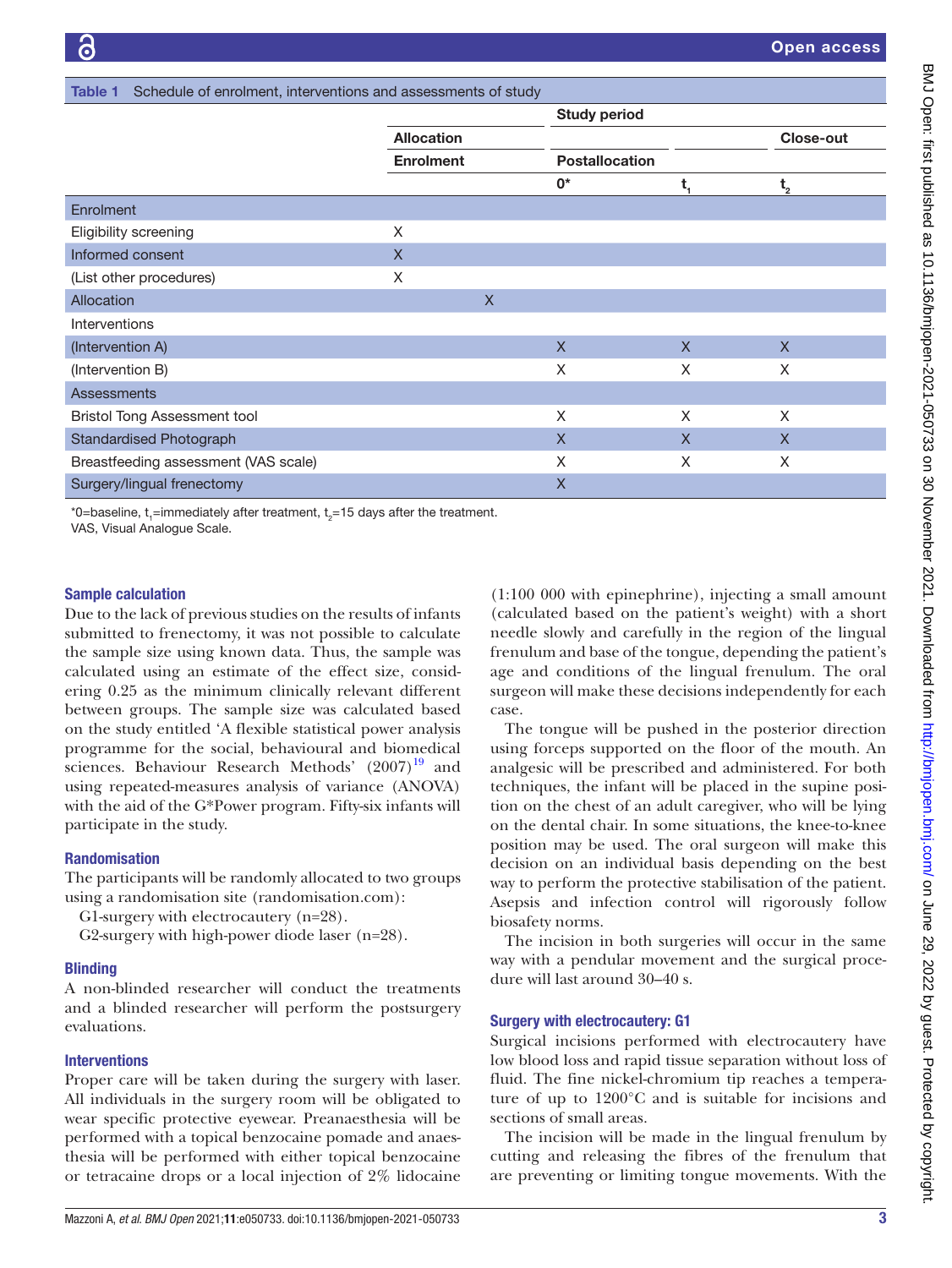<span id="page-3-0"></span>

| <b>Table 2</b> High Power diode laser   |                                                                                                                |  |  |  |  |
|-----------------------------------------|----------------------------------------------------------------------------------------------------------------|--|--|--|--|
| <b>Parameters</b>                       | High power diode laser group                                                                                   |  |  |  |  |
| Wavelength                              | 980 nm $\pm 20$ nm                                                                                             |  |  |  |  |
| Medium                                  | InGaAsP semiconductor diode                                                                                    |  |  |  |  |
| Delivering system                       | <b>Optical fibre</b>                                                                                           |  |  |  |  |
| Optical fibre diameter                  | 400 µm                                                                                                         |  |  |  |  |
| Optical fibre area                      | $0.01$ cm <sup>2</sup>                                                                                         |  |  |  |  |
| Irradiation mode                        | Contact, scanning                                                                                              |  |  |  |  |
| Radiant power<br>0.5 W-5 W $(\pm 20\%)$ | 1.0W, 1.5 W or 2W                                                                                              |  |  |  |  |
| <b>Fmission mode</b>                    | Continuous or pulse modulation<br>(repeated pulse)                                                             |  |  |  |  |
| Pulse width<br>$0.1 - 99.0$ ms          | Continuous mode: 1.0–99 ms<br>(continuous exposure)<br>Pulse modulation mode: 0.1–99 ms<br>(repeated exposure) |  |  |  |  |
| Repetition rate<br>10-100 Hz            | $10 - 50$ Hz                                                                                                   |  |  |  |  |
| Duty cycle (1%-99%)                     | 50%-99%                                                                                                        |  |  |  |  |

removal of the fibres from the free anteroventral portion to the base of the tongue, the tongue will be released, enabling proper movements. When the anterior third of the tongue is free, the lingual frenulum will be positioned in this region. No suture will be performed. The guardians will receive clarifications regarding the formation of a membranous pseudoplaque for second-intention healing. This membrane will form between the first and third day after surgery.

# High-power diode laser surgery: G2

High-power diode laser surgery (DMC, São Carlos, Brazil) will be performed at a wavelength in the infrared region (980 nm) in either continuous or intermittent mode. The beam will be delivered by an optical fibre (300 nm) in contact with the target tissue, using pendulum or brushing movements scanning the surface of the soft tissue ([table](#page-3-0) 2). During the surgical procedure, the optical fibre will be cleaved using a carbide or diamond tip pen, always observing the proper cleaving technique and adequate beam.

The surgical procedure will be performed choosing a safe, effective power that causes minimal thermal damage (controlled heating) to achieve coagulation, incision and vaporisation of the soft tissue and fibres of the lingual frenulum. A power of 1.5 W to a maximum of 2 W will be used, with the discerning evaluation of the histological characteristics of the target tissue and careful observance of signs of excessive heating and carbonisation. Thus, the choice of parameters is dynamic and depends greatly on the experience, skill, and caution of the operator. Photothermal effects will be obtained with the possibility of secondary photobiomodulation effects and minimal risk of harm to the adjacent tissues and deep structures. No suture will be performed. The guardian will receive

clarifications regarding the formation of a membranous pseudo-plaque for second-intention healing. This membrane will form between the first and third day after surgery.

# Postoperative care

After both surgeries, the guardians will be instructed not to allow the child to place objects in the mouth and will receive the following information: slight bleeding may occur at the surgical site after surgery, but will be temporary; a whitish plaque will form where the frenulum was cut (plaque resulting from the second-intention repair (tissue healing) process), which must not be removed with any product or by accident due to contact with any object placed in the mouth, as this plaque will serve as a 'bandage' protecting the surgical wound and will disappear in a few days.

# Evaluations

Evaluations will involve standardised photographs of the region of the lingual frenulum and the administration of both the Bristol protocol and Visual Analogue Scale (VAS) to the nursing mother before and immediately after the surgical procedure as well as 15 days after surgery.

The primary outcome of this study is the release and repositioning of the lingual frenulum in nursing participants. The secondary outcome is improved scar repair and decreased maternal breast pain during breast feeding after lingual frenectomy. The method of evaluation scare repair will be through standardised photographs in which it will be possible to record the clinical aspect of the surgical wound, healing and lingual mobility according to the Bristol Protocol. The photographs will be evaluated by trained researchers, experienced in the field, calibrated and blind.

# Photography of lingual frenulum

Postoperative tissue repair will be assessed through standardised photographs taken immediately and 15 days after the surgical procedure. The photographs will be taken by a calibrated evaluator, as follows: frontal and intraoral photograph with the median sagittal plane of the patient parallel to the vertical edges of the image (corner of lips) and the occlusal plane parallel to the horizontal edges of the image (upper and lower lip line) focused on the region of the lingual frenulum.

# Bristol protocol

The Bristol Tongue Assessment will be used to evaluate the lingual frenulum. This protocol addresses the appearance of the tongue tip, attachment of the frenulum to the lower gum edge, lift of the tongue and protrusion of the tongue. The scores obtained for the four items are summed, with the total ranging from 0 to 8 points [\(table](#page-4-0) 3). A score of 0–3 points indicates a potential serious abnormality of tongue function.<sup>10 11</sup>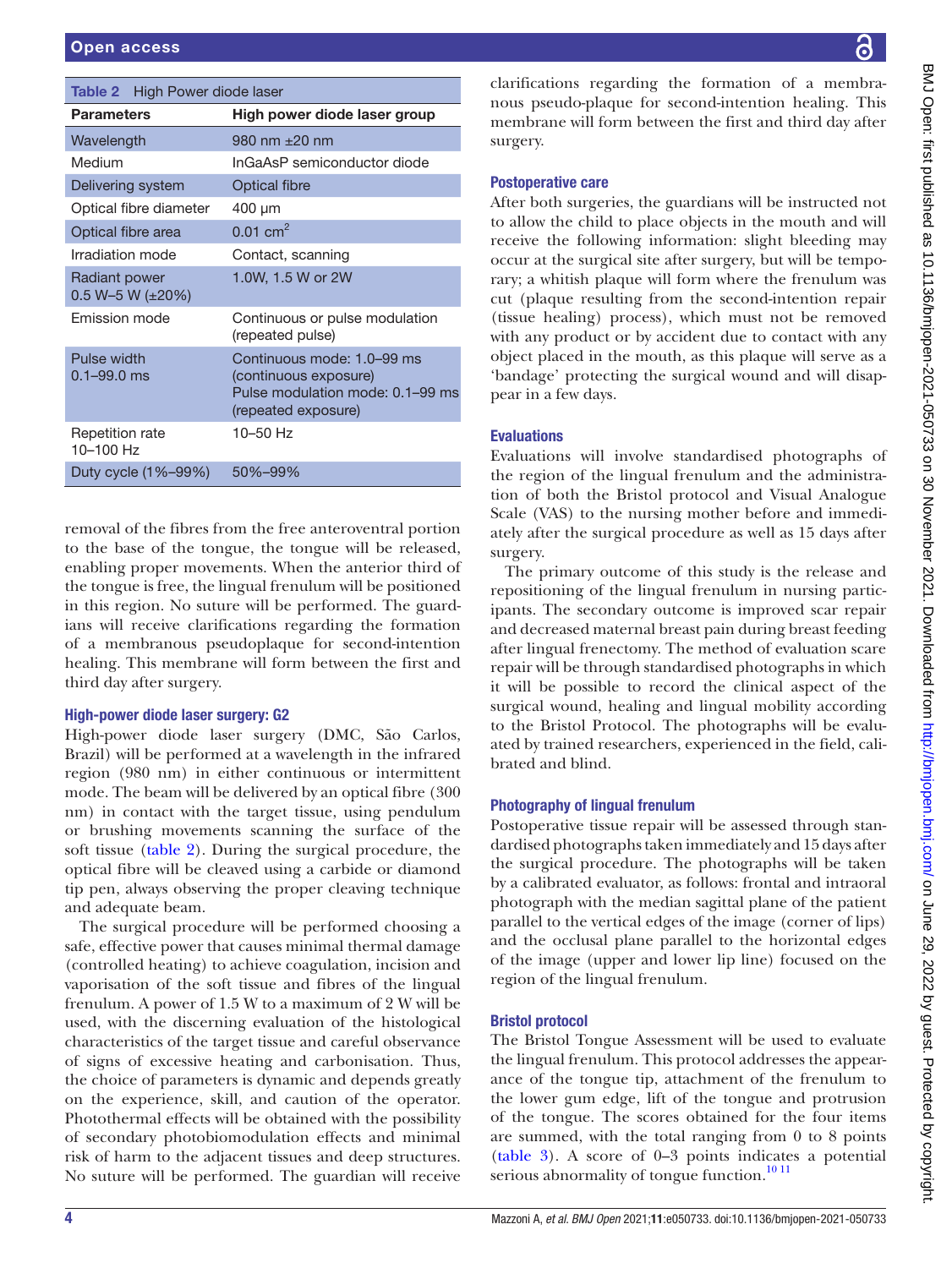<span id="page-4-0"></span>

| Table 3<br><b>Bristol Tonque Assessment Tool (BTAT)</b> |                                    |                                       |                                      |  |  |  |  |
|---------------------------------------------------------|------------------------------------|---------------------------------------|--------------------------------------|--|--|--|--|
| <b>BTAT</b>                                             |                                    |                                       |                                      |  |  |  |  |
| <b>Elements</b>                                         | 0                                  | 1                                     | $\mathbf{2}$                         |  |  |  |  |
| Tongue tip<br>appearance                                | Heart<br>shaped                    | Slight cleft/<br>notched              | Rounded                              |  |  |  |  |
| Attachment<br>of frenulum to<br>lower gum ridge         | Attached at<br>top of gum<br>ridge | Attached to<br>inner aspect<br>of gum | Attached<br>to floor of<br>mouth     |  |  |  |  |
| Lift of tonque<br>with mouth wide<br>(crying)           | Minimal<br>tonque lift             | Edges only to<br>mid-mouth            | Full tongue<br>lift to mid-<br>mouth |  |  |  |  |
| Protrusion of<br>tonque                                 | Tip stays<br>behind gum            | Tip over gum                          | Tip can<br>ascend over<br>lower lip  |  |  |  |  |

# Pain assessment: VAS

The VAS will be administered to the nursing mothers before, immediately after and 15 days after the surgical procedure. During breast feeding, the mother will be asked about pain in the breasts while looking at the scale and choosing a score of 0–10 that corresponds to the pain intensity experienced. $20\frac{20\frac{21}{21}}{20\frac{21}{21}}$ 

## Statistical analysis

The data will be tabulated and treated using GraphPad PRISM V.7.0. The Kolmogorov-Smirnov test will be used to determine the normality of the data. Variables that fit the Gaussian curve will be expressed as mean and SD. Two-way ANOVA will be used for comparisons between the groups, with the significance level set to  $5\%$  (p<0.05) by one of the authors (PMC, Applied Statistics Specialist).

## Ethics and dissemination

This study was designed following the Consolidated Standards of Reporting Trials statement. Results will be submitted to international peer-reviewed journals and presented at international conferences.

The study will be conducted in accordance with the norms governing research involving human subjects stipulated in Resolution no 466/12 and 510/2016 of the Brazilian National Board of Health and has received approval from the Human Research Ethics Committee of Nove de Julho University (certificate number: 4387769). The guardians of the children will agree to participate by signing a statement of informed consent.

## **DISCUSSION**

Ankyloglossia or tongue-tie is a condition in which the lingual frenulum attaches near the tip of the tongue and may be short, tight and thick. This condition has been cited as a cause of poor breast feeding and maternal nipple pain. Frenectomy is commonly performed to correct the restriction to tongue movements and enable more effective breast feeding with less maternal nipple pain.<sup>22</sup> The techniques used for frenectomy have differences in terms of execution, healing and the postoperative period.

Frenectomy can be performed in the conventional way (use of scalpel, surgical scissors and/or electrocautery) or in an innovative way, with the use of high-power laser.<sup>[23](#page-5-15)</sup>

Based on the evidence available from recent studies, infants with tongue-tie have a lower likelihood of being breastfed in the first weeks of life and a greater risk of using a bottle for feeding. Problems with breast feeding (pain and latching difficulty) are more prevalent and persistent among mothers whose infants have tongue-tie. Lingual frenectomy is recommended for the repositioning of the lingual frenulum.

Electrocautery, like laser, favours a surgical cut with little or no bleeding. Electrocautery is recommended for performing frenectomy due to its effectiveness and safety. It is a procedure that causes light bleeding and does not have postoperative complications. The use of electrocautery in frenectomy provides a reduction in work time as well as greater comfort and safety for the infant and surgeon. $^{24}$  Clinical studies report that laser and electrocautery used for frenectomy provide better patient perception in terms of postoperative pain and function than that achieved using the scalpel technique.

The use of high-power laser in soft tissue surgeries has achieved favourable results and considerable acceptance due to the improvement in the tissue repair process, the reduction in the risk of infection of the surgical wound due to the thermal effect (sealing of vessels), less contraction of the healed tissue and the ease of use with aseptic optical fibre. The effects of laser (vaporisation, coagulation and incision capacity) facilitate the surgical technique and ensure greater predictability regarding the clinical response. Some studies suggest that the use of the high-power laser for lingual frenectomy in newborns favours postsurgery tissue healing and offers greater comfort to both the nursing mother and infant, thereby favouring breast feeding.

#### Author affiliations

<sup>1</sup>Postgraduate Program in Biophotonics Applied to Health Sciences, Universidade Nove de Julho (UNINOVE), São Paulo, Brazil

<sup>2</sup>Scientific and Technological Institute of the University Brazil, São Paulo, Brazil 3 Postgraduate Program in Rehabilitation Sciences, Universidade Nove de Julho (UNINOVE), São Paulo, Brazil

4 Postgraduate Program in Health and Environment, Universidade Metropolitana de Santos (UNIMES), Santos, Brazil

<sup>5</sup>Center of Health Technology Assessment, Hospital Sírio-Libanês, São Paulo, Brazil 6 Cochrane Brazil Rio de Janeiro, Cochrane, Petrópolis, Brazil

Acknowledgements To the University Nove de Julho (UNINOVE) for the availability of laboratories and volunteers.

Contributors Substantial contributions to the conception: AM and SKB. Design of the work: AM, RSN, KPSF, PBM, TS and SKB. Drafting the work: AM, AOG, APTS and SKB. Revising the work: AM, RSN, ACRTH, RAMF, ALCM, APTS, EMS, LJM and SKB. Final approval of the work: AM, KPSF, EMS, LJM and SKB. If stopping the trial is necessary, these authors will have access to these interim results and make the final decision to terminate the trial.

Funding Protocol number 88887.494956/2020-00 of CAPES (Coordination for the Advancement of Higher Education)/faleconosco@capes.gov.br / Setor Bancário Norte (SBN), Quadra 2, Bloco L, Lote 06, Edifício CAPES-70.040-031-Brasília, DF-Brazil.

Competing interests None declared.